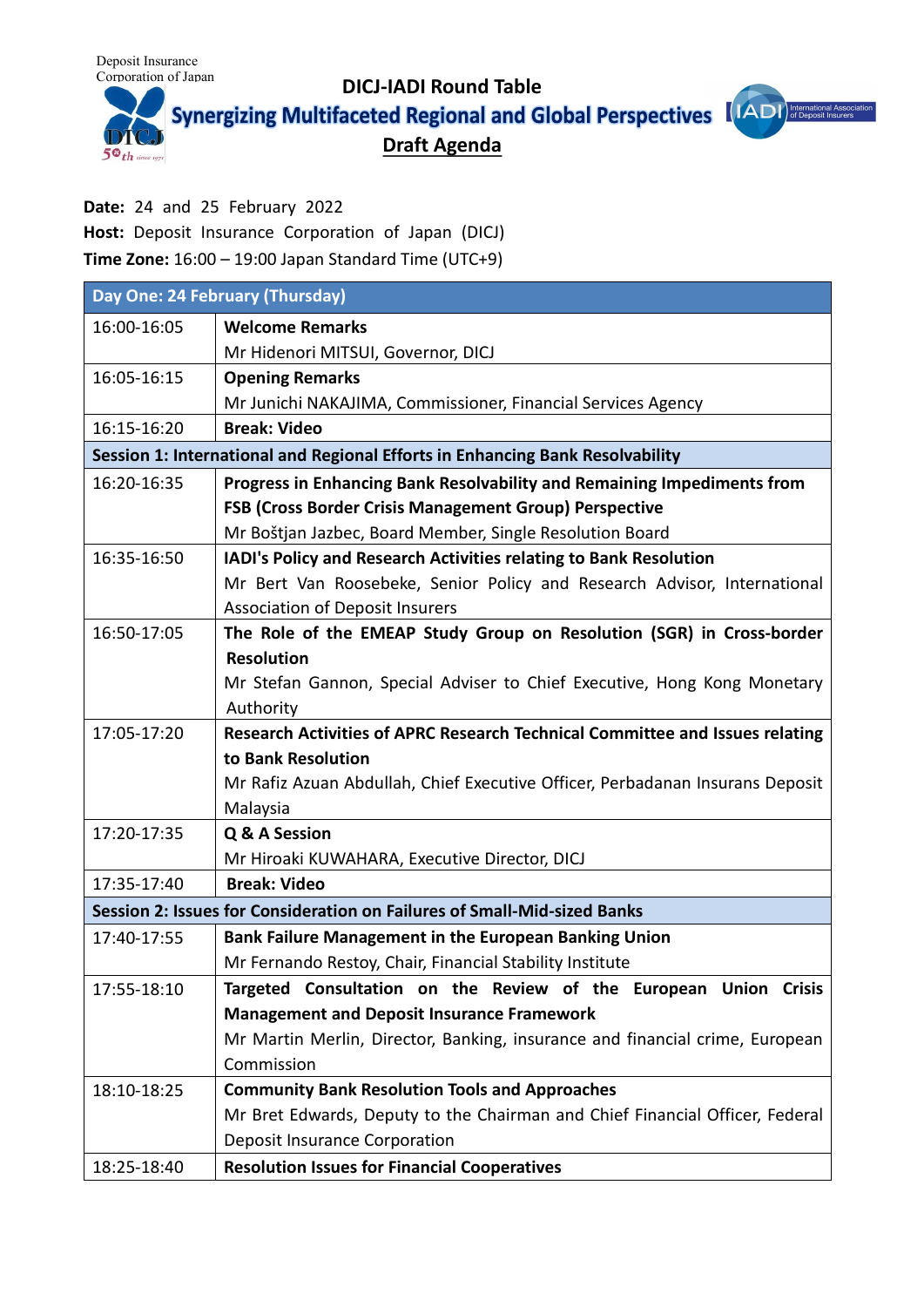|                                                                                            | Mr Julien Reid, Senior Director, Autorite des Marches Financiers                    |  |
|--------------------------------------------------------------------------------------------|-------------------------------------------------------------------------------------|--|
| 18:40-18:55                                                                                | Q & A Session                                                                       |  |
|                                                                                            | Mr Hiroaki KUWAHARA, Executive Director, DICJ                                       |  |
| Day Two: 25 February (Friday)                                                              |                                                                                     |  |
| 16:00-16:05                                                                                | <b>Introduction and Recap</b>                                                       |  |
|                                                                                            | Mr Hiroaki KUWAHARA, Executive Director, DICJ                                       |  |
| Session 3: Challenges and Opportunities Presented by Fintech to Resolution Authorities and |                                                                                     |  |
| <b>Deposit Insurers</b>                                                                    |                                                                                     |  |
| 16:05-16:20                                                                                | <b>Fintech and Misdirected Money Transfer</b>                                       |  |
|                                                                                            | Mr Tae-hyun Kim, Chairman and President, Korea Deposit Insurance Corporation        |  |
| 16:20-16:35                                                                                | Recent Developments in Fintech from Perspectives of Deposit Insurers                |  |
|                                                                                            | Ms Diane Ellis, Director, Division of Insurance and Research, Federal Deposit       |  |
|                                                                                            | <b>Insurance Corporation</b>                                                        |  |
| 16:35-16:50                                                                                | <b>Fintech and Financial Inclusion: Challenges and Opportunities</b>                |  |
|                                                                                            | Mr Juan Carlos Izaguirre, Senior financial sector specialist, Consultative Group to |  |
|                                                                                            | Assist the Poor                                                                     |  |
| 16:50-17:00                                                                                | <b>Closing Remarks</b>                                                              |  |
|                                                                                            | Mr Hidemitsu OTSUKA, Deputy Governor, DICJ                                          |  |
| 17:00-                                                                                     | <b>Break: Video</b>                                                                 |  |
|                                                                                            | Session 4: RC Chairpersons' Dialogue: Main Achievements and Challenges for Regional |  |
|                                                                                            | <b>Committees (IADI Members, Associates and Partners only)</b>                      |  |
| 17:30                                                                                      | <b>Keynote Speech</b>                                                               |  |
|                                                                                            | Mr Yury Isaev, President, International Association of Deposit Insurers             |  |
|                                                                                            | <b>Report from DICJ</b>                                                             |  |
|                                                                                            | Mr Hiroaki KUWAHARA, Executive Director, DICJ                                       |  |
|                                                                                            | <b>Presentations by Chairs of Regional Committees (7min/each)</b>                   |  |
|                                                                                            | · Africa Regional Committee                                                         |  |
|                                                                                            | Mr Mohamud Ahmed Mohamud, Substantive Chief Executive Officer of the                |  |
|                                                                                            | Kenya Deposit Insurance Corporation (KDIC)                                          |  |
|                                                                                            | · Asia-Pacific Regional Committee                                                   |  |
|                                                                                            | Mr Roberto B. Tan, President and Chief Executive Officer of the Philippine          |  |
|                                                                                            | <b>Deposit Insurance Corporation</b>                                                |  |
|                                                                                            | · Caribbean Regional Committee                                                      |  |
|                                                                                            | Ms Eloise Williams Dunkley, Director of Intervention, Resolution and                |  |
|                                                                                            | International Relations at the Jamaica Deposit Insurance Corporation (JDIC)         |  |
|                                                                                            | · Eurasia Regional Committee                                                        |  |
|                                                                                            | Ms Svetlana Lega, Deputy Chairperson of the Agency of Deposit                       |  |
|                                                                                            | Compensation (Deposits of Individuals) of the Republic of Belarus.                  |  |
|                                                                                            | · Europe Regional Committee                                                         |  |
|                                                                                            | Mr Alfredo Pallini, Director General of the Italian Interbank Deposit               |  |
|                                                                                            | Protection Fund (FITD)                                                              |  |
|                                                                                            | · Latin America Regional Committee                                                  |  |